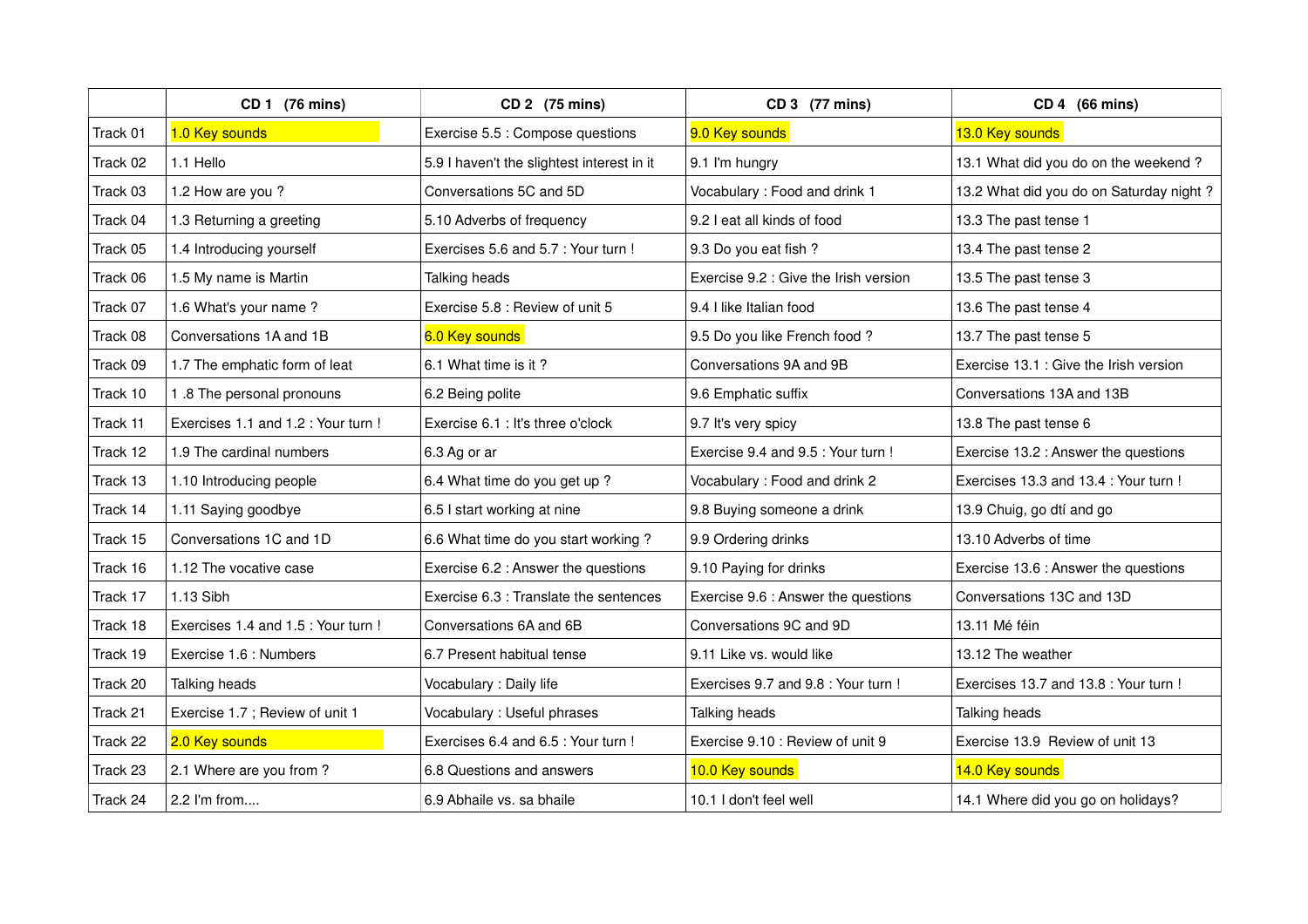| Track 25 | 2.3 Cónaí                           | Exercise 6.7 : Answer the questions   | 10.2 What's wrong with you             | 14.2 The names of countries           |
|----------|-------------------------------------|---------------------------------------|----------------------------------------|---------------------------------------|
| Track 26 | 2.4 I and in                        | Conversations 6C and 6D               | 10.3 You poor thing !                  | 14.3 $I(n)$ and sa $(n)$              |
| Track 27 | 2.5 Nationality                     | 6.10 The days of the week 1           | 10.4 How long have you been sick?      | 14.4 Were you on holidays ?           |
| Track 28 | Conversations 2A and 2B             | 6.11 The days of the week 2           | Exercise 10.1 : Answer the questions   | 14.5 Who went with you?               |
| Track 29 | 2.6 The vocative case               | Exercises 6.8 and 6.9 : Your turn !   | 10.5 Are you better ?                  | Vocabulary : Holidays                 |
| Track 30 | 2.7 Emphatic forms                  | Talking heads                         | Conversations 10A and 10B              | 14.6 Where did you stay ?             |
| Track 31 | Exercises 2.1 and 2.2 : Your turn ! | Exercise 6.10 : Review of unit 6      | 10.6 Nouns and adjectives              | Conversations 14A and 14B             |
| Track 32 | Vocabulary : Countries              | 7.0 Key sounds                        | 10.7 Better and worse                  | 14.7 The months                       |
| Track 33 | Vocabulary : Nationalities          | 7.1 Are you musical ?                 | Exercises 10.2 and 10.3 : Your turn !  | 14.8 In                               |
| Track 34 | Exercise 2.4 : Answer the questions | 7.2 How good are you?                 | Vocabulary: Parts of the body          | 14.9 The weather                      |
| Track 35 | 2.8 The numbers 11-20               | 7.3 It's easy                         | Exercise 10.5 : Give the Irish version | Exercises 14.2 and 14.3 : Your turn ! |
| Track 36 | 2.9 Addresses                       | 7.4 it's difficult                    | 10.8 The prepositional pronoun ar      | Exercise 14.5 : Answer the questions  |
| Track 37 | Exercise 2.5 : Addresses            | 7.5 The prefix an-                    | 10.9 The prepositional pronoun ag      | 14.10 Go, go dtí and chun             |
| Track 38 | Vocabulary: Types of place          | 7.6 The prefix ró-                    | 10.10 Adjectives in the plural         | 14.11 Opinions                        |
| Track 39 | Vocabulary : Useful phrases         | Exercise 7.1 : Answer the questions   | Conversations 10C and 10D              | Conversations 14C and 14D             |
| Track 40 | Conversations 2C and 2D             | Exercise 7.2 : Give the Irish version | 10.11 Sí                               | 14.12 Periods of time                 |
| Track 41 | 2.10 The article in Irish           | Conversations 7A and 7B               | 10.12 The past tense                   | 14.13 Did you like it?                |
| Track 42 | 2.11 Initial changes to nouns       | 7.7 The pronoun sí                    | 10.13 Possessive adjectives            | Exercise 14.6 : Answer the questions  |
| Track 43 | Exercises 2.6 and 2.7 : Your turn ! | 7.8 For three years                   | Exercises 10.6 and 10.7 : Your turn !  | Exercises 14.7 and 14.8 : Your turn ! |
| Track 44 | Talking heads                       | Exercises 7.3 and 7.4 : Your turn !   | Exercise 10.8 : Give the Irish version | Talking heads                         |
| Track 45 | Exercise 2.8 : Review of unit 2     | Vocabulary: Languages                 | Talking heads                          | Exercise 14.9 : Review of unit 14     |
| Track 46 | 3.0 Key sounds                      | 7.9 The article an                    | Exercise 10.9 : Review of unit 10      | 15.0 Key sounds                       |
| Track 47 | 3.1 Marital status                  | 7.10 The gender of languages          | 11.0 Key sounds                        | 15.1 Will you be free tomorrow night? |
| Track 48 | 3.2 Are you married ?               | 7.11 Linguistic ability               | 11.1 That shirt is nice                | 15.2 Various events                   |
| Track 49 | 3.3 Answering questions             | Exercise 7.6 : Answer the questions   | 11.2 Do you like this sweater?         | 15.3 Will you be at Lucy's party?     |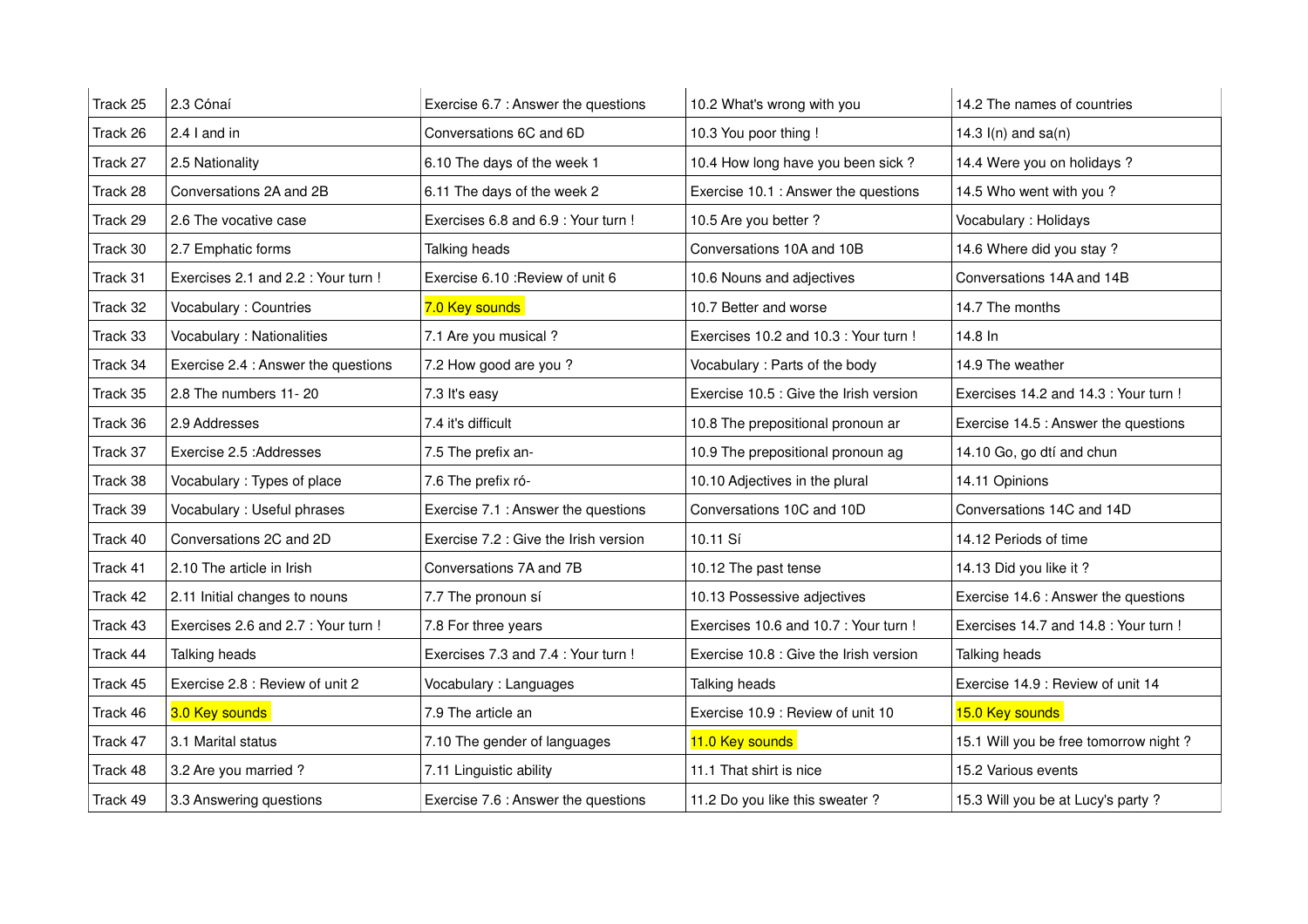| Track 50 | Vocabulary : Family members         | Conversations 7C and 7D              | 11.3 Seo and sin                      | 15.4 When is it taking place?             |
|----------|-------------------------------------|--------------------------------------|---------------------------------------|-------------------------------------------|
| Track 51 | 3.5 Initial changes to nouns        | 7.12 How are you getting on ?        | 11.4 Prepositional pronouns as object | 15.5 Would you like to go with me?        |
| Track 52 | 3.6 I have no children              | Exercises 7.7 and 7.8 : Your turn !  | 11.5 The appropriate pronoun 1        | Exercise 15.1 : Answer the questions      |
| Track 53 | 3.7 Counting people                 | 7.13 Dealing with comms. problems    | Vocabulary: Shopping and clothes      | Conversations 15A and 15B                 |
| Track 54 | Conversations 3A and 3B             | Talking heads                        | Exercise 11.1 : Answer the questions  | Exercises 15.3 and 15.4 : Your turn !     |
| Track 55 | 3.8 What age is he?                 | Exercise 7.9 : Review of unit 7      | Conversations 11A and 11B             | 15.7 The months of the year               |
| Track 56 | 3.9 Bliain                          | 8.0 Key sounds                       | 11.6 The prefixes an- and and ró-     | 15.8 The future tense - 1                 |
| Track 57 | Exercises 3.1 and 3.2 : Your turn ! | 8.1 What do you work at ?            | 11.7 The appropriate pronoun 2        | 15.9 The future tense - 2                 |
| Track 58 | Exercise 3.4 : Answer the questions | Vocabulary : Jobs and places of work | 11.8 Counting euros                   | 15.10 The future tense - 3                |
| Track 59 | 3.10 How many brothers do you have  | 8.2 Where do you work?               | Exercises 11.3 and 11.4 : Your turn ! | Exercise 15.6 : Answer the questions      |
| Track 60 | 3.11 My brother                     | 8.3 Urú                              | Exercise 11.6 : Answer the questions  | Conversations 15C and 15D                 |
| Track 61 | 3.12 Introducing family members     | Exercise 8.2 : Answer the questions  | Vocabulary: Colours, length and size  | 15.11 Simple prepositions and the article |
| Track 62 | Conversations 3C and 3D             | 8.4 Work status                      | 11.9 Which one ?                      | Exercises 15.7 and 15.8 : Your turn !     |
| Track 63 | 3.13 Plural forms                   | 8.5 I love my job                    | 11.10 Adjectives in the plural        | Talking heads                             |
| Track 64 | 3.14 The vocative case              | Conversations 8A and 8B              | Conversations 11C and 11D             | Exercise 15.9 : Review of unit 15         |
| Track 65 | Exercises 3.6 and 3.7 : Your turn ! | 8.6 The genitive case                | 11.11 Nouns and adjectives            |                                           |
| Track 66 | Talking heads                       | 8.7 Dependent forms                  | Exercises 11.7 and 11.8 : Your turn ! |                                           |
| Track 67 | Exercise 3.8 : Review of unit 3     | Exercises 8.3 and 8.4 : Your turn !  | Talking heads                         |                                           |
| Track 68 | 4.0 Key sounds                      | 8.8 Are you a teacher ?              | Exercise 11.9 : Review of unit 11     |                                           |
| Track 69 | 4.1 What kind of accommodation?     | 8.9 What hours do you work?          | 12.0 Key sounds                       |                                           |
| Track 70 | 4.2 I and in                        | 8.10 Conditions of employment        | 12.1 Come in !                        |                                           |
| Track 71 | 4.3 It's on the edge of the city    | Vocabulary : Useful phrases          | 12.2 Get up !                         |                                           |
| Track 72 | Vocabulary: Houses and rooms        | Exercise 8.6 : Answer the questions  | 12.3 Do, d' and bhur                  |                                           |
| Track 73 | Vocabulary : Inside the house       | Conversations 8C and 8D              | 12.4 Quiet !                          |                                           |
| Track 74 | Exercise 4.1 : Answer the questions | 8.11 Bí vs, is                       | 12.5 The negative                     |                                           |